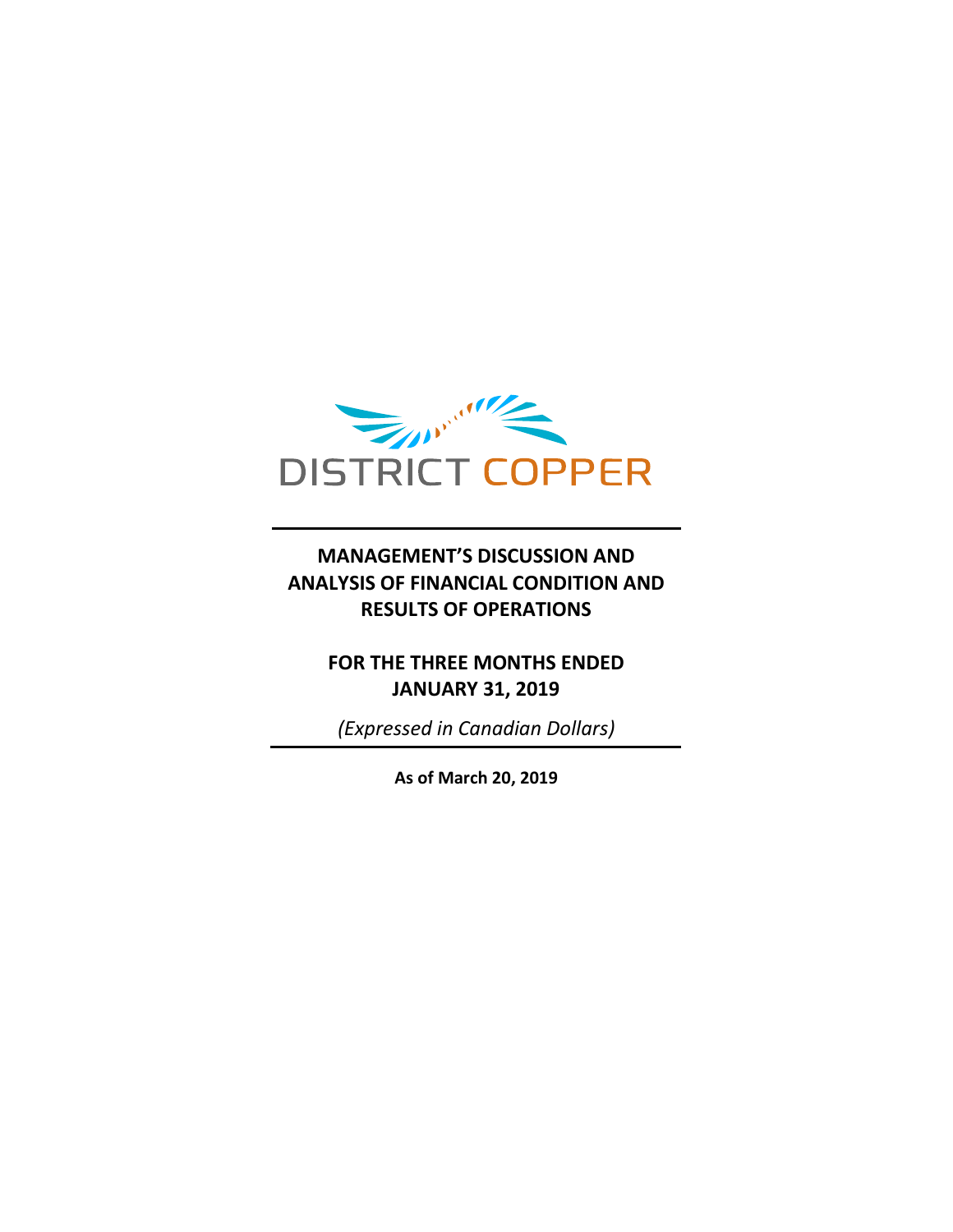## **CONTENTS**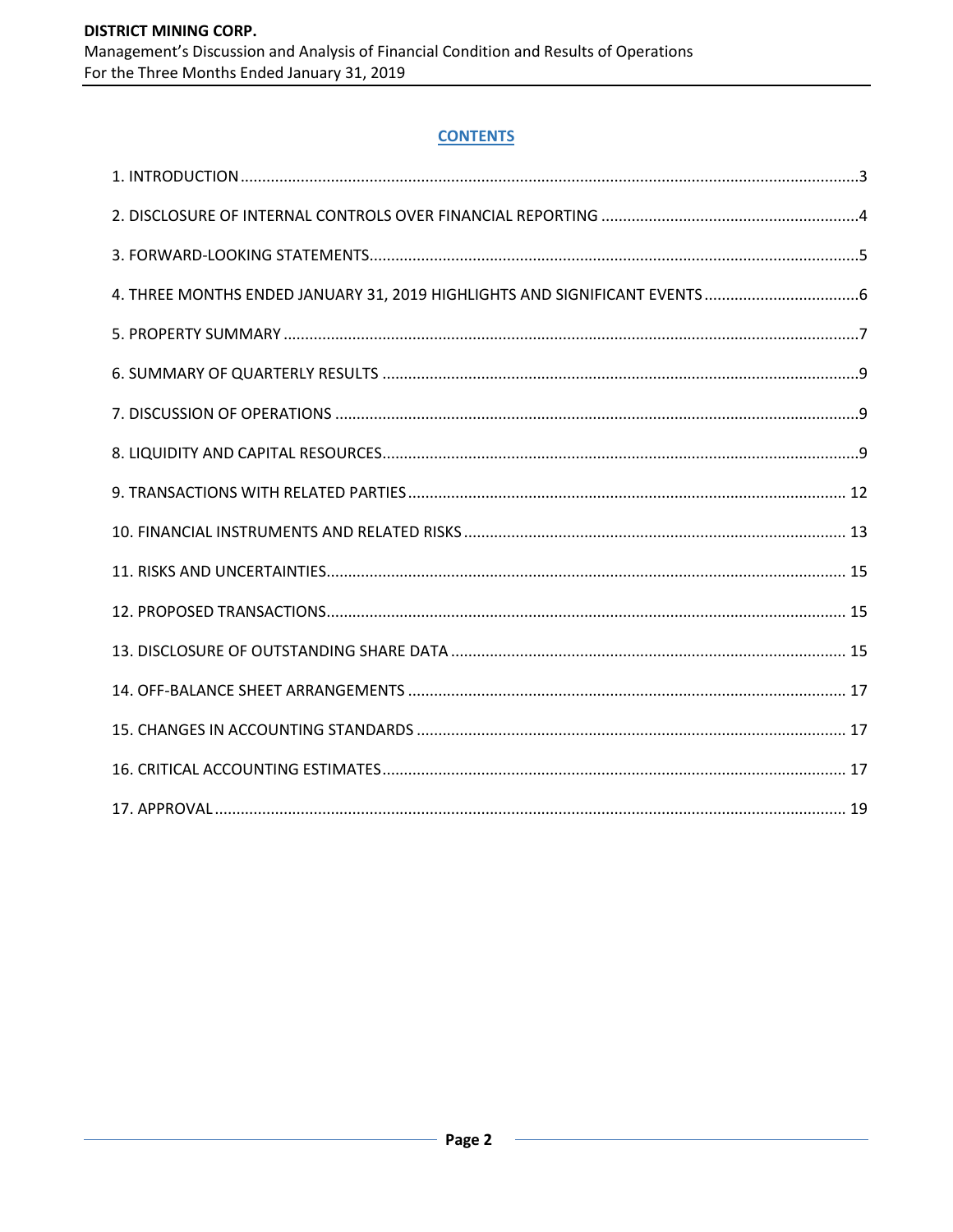# **1. INTRODUCTION**

This Management's Discussion and Analysis ("**MD&A**") of District Copper Corp., (referred to as "**District**", the "**Company**", "**us**" or "**our**") provides analysis of the Company's financial results for the three months ended January 31, 2019. The following information should be read in conjunction with the accompanying unaudited interim financial statements for the three months ended January 31, 2019, and the notes to those financial statements, prepared in accordance with IAS 34 under International Financial Reporting Standards ("**IFRS**"), as issued by the International Accounting Standards Board. Please also refer to the tables starting on page 9 of this MD&A which compares certain financial results for the three months ended January 31, 2019 and 2018. Financial information contained herein is expressed in Canadian dollars, unless otherwise stated. All information in this MD&A is current as of March 20, 2019 unless otherwise indicated. Readers are cautioned that this MD&A contains "*forward-looking statements*" and that actual events may vary from management's expectations. This MD&A was reviewed, approved and authorized for issue by the Company's Audit Committee, on behalf of the Board of Directors, on March 20, 2019.

## **Description of Business**

District is a public company incorporated in British Columbia, under the "*Canadian Business Corporation Act*" and its common shares are listed on the TSX Venture Exchange (the "**TSX-V**"); under the trading symbol "**DCOP.V**". The Company maintains its head office at 142-1146 Pacific Blvd., Vancouver, British Columbia, Canada, V6Z 2X7.

The Company's principal business activity was until recently the Eaglehead copper project. The Company has since shifted it's focus away from the copper space towards the gold space, with the acquisition of the Stony Lake East gold property on February 8, 2019. The company's transition from copper to gold was due to the lack of funds currently available in the markets for exploration stage copper projects.

On January 31, 2019 and March 20, 2019, the Company had (i) 84,241,618 and 136,241,618 common shares issued and outstanding; (ii) 23,352,942 and 28,252,942 share purchase warrants to acquire common shares outstanding and (iii) 2,350,000 options to acquire common shares outstanding.

| <b>Head Office</b>                                                                    | <b>Share Information</b>                                                                  | <b>Investor Information</b>                                                                                                                                                             |  |  |  |
|---------------------------------------------------------------------------------------|-------------------------------------------------------------------------------------------|-----------------------------------------------------------------------------------------------------------------------------------------------------------------------------------------|--|--|--|
| # 142 - 1146 Pacific Blvd.<br>Vancouver, BC V6Z 2X7<br>Canada<br>Tel: +1-604-620-7737 | Our common shares are listed for<br>trading on the TSX-V under the symbol<br>" $DCOP.V".$ | Financial reports, news releases and<br>information<br>corporate<br>be<br>can<br>website<br>accessed<br>on.<br>our<br>at<br>www.districtcoppercorp.com and on<br>SEDAR at www.sedar.com |  |  |  |
| <b>Registered Office</b>                                                              | <b>Transfer Agent and Registrar</b>                                                       | <b>Contact Information</b>                                                                                                                                                              |  |  |  |
| #217-179 Davie Street                                                                 | Computershare Investor Services Inc.                                                      | Investors: Jevin Werbes                                                                                                                                                                 |  |  |  |
| Vancouver, BC V6Z 2Y1                                                                 | 3 <sup>rd</sup><br>510 Burrard<br>Floor.<br>Street                                        | Media requests and queries:                                                                                                                                                             |  |  |  |
| Canada                                                                                | Vancouver, BC V6C 3B9                                                                     | Tel: +1-604-620-7737                                                                                                                                                                    |  |  |  |
| Tel: +1-604-669-3233                                                                  | Tel: +1-604-661-9400                                                                      | jwerbes@icloud.com                                                                                                                                                                      |  |  |  |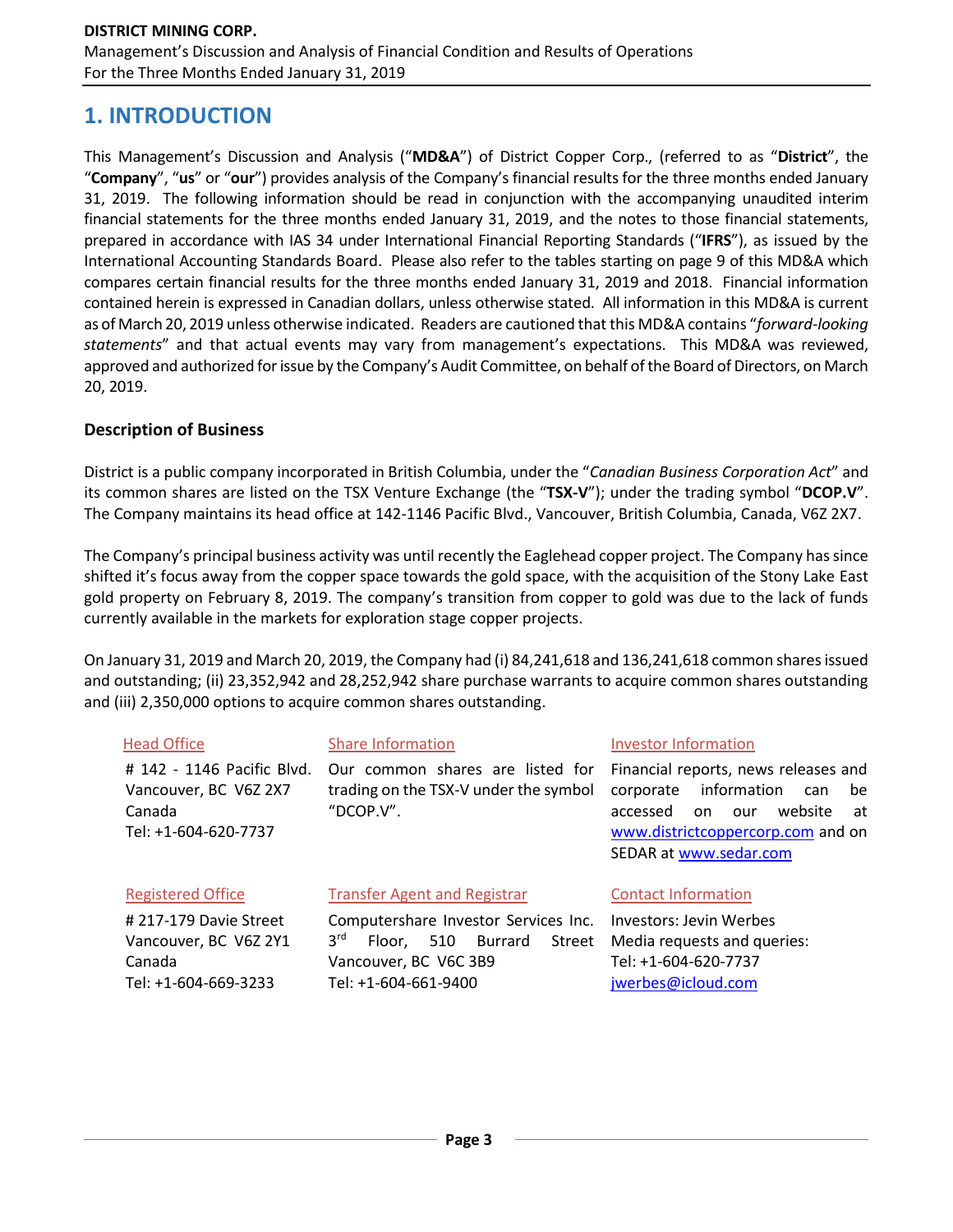As at the date of this MD&A, District Copper's directors and officers are as follows:

| <b>Directors</b>                                                                               | <b>Officers and Position</b>                                                                                                                                                |
|------------------------------------------------------------------------------------------------|-----------------------------------------------------------------------------------------------------------------------------------------------------------------------------|
| Elmer Stewart (Chairman)<br>Jevin Werbes<br>Chris Healey<br>J. Michael Smith<br>Hrayr Agnerian | Jevin Werbes, President and Chief Executive Officer<br>Braden Jensen, Chief Financial Officer and interim Corporate<br>Secretary<br>Cam Grundstrom, Chief Operating Officer |
| <b>Audit Committee</b>                                                                         | <b>Compensation Committee</b>                                                                                                                                               |
| J. Michael Smith (Chairman)<br>Elmer Stewart<br>Chris Healey<br>Jevin Werbes (Non-Independent) | <b>Chris Healey</b><br>J. Michael Smith<br>Jevin Werbes                                                                                                                     |

## **Qualified Person**

Mr. Elmer B. Stewart, MSc. P. Geol., Director of the Company, is the non-independent Qualified Person as defined under NI 43-101 *Standards of Disclosure for Mineral Projects* ("**NI 43-101**") who has reviewed and approved all technical and scientific disclosure contained in this MD&A regarding the Company's mineral properties.

# **2. DISCLOSURE OF INTERNAL CONTROLS OVER FINANCIAL REPORTING**

Management has established processes to provide them sufficient knowledge to support representations that they have exercised reasonable diligence that (i) the financial statements do not contain any untrue statement of material fact or omit to state a material fact required to be stated or that is necessary to make a statement not misleading in light of the circumstances under which it is made, as of the date of and the periods presented by the financial statements; and (ii) the financial statements fairly present in all material aspects the financial condition, results of operations and cash flows of the Company, as of and for the periods presented.

In contrast to the certificate required for non-venture issuers under National Instrument 52-109 Certificate of Disclosure in Issuers' Annual and Interim Filings ("**NI 52-109**"), this Venture Issuer Basic Certification does not include representations relating to the establishment and maintenance of disclosure controls and procedures ("**DC&P**") and internal control over financial reporting ("**ICFR**") as defined in NI 52-109. In particular, the certifying officers filing this certificate are not making any representations relating to the establishment and maintenance of:

- i) Controls and other procedures designed to provide reasonable assurance that information required to be disclosed by the issuer in its annual filings, interim filings or other reports filed or submitted under securities legislation is recorded, processed, summarized and reported within the time periods specified in securities legislations; and
- ii) A process to provide reasonable assurance regarding the reliability of financial reporting and the preparation of financial statements for external purposes in accordance with the issuer's IFRS.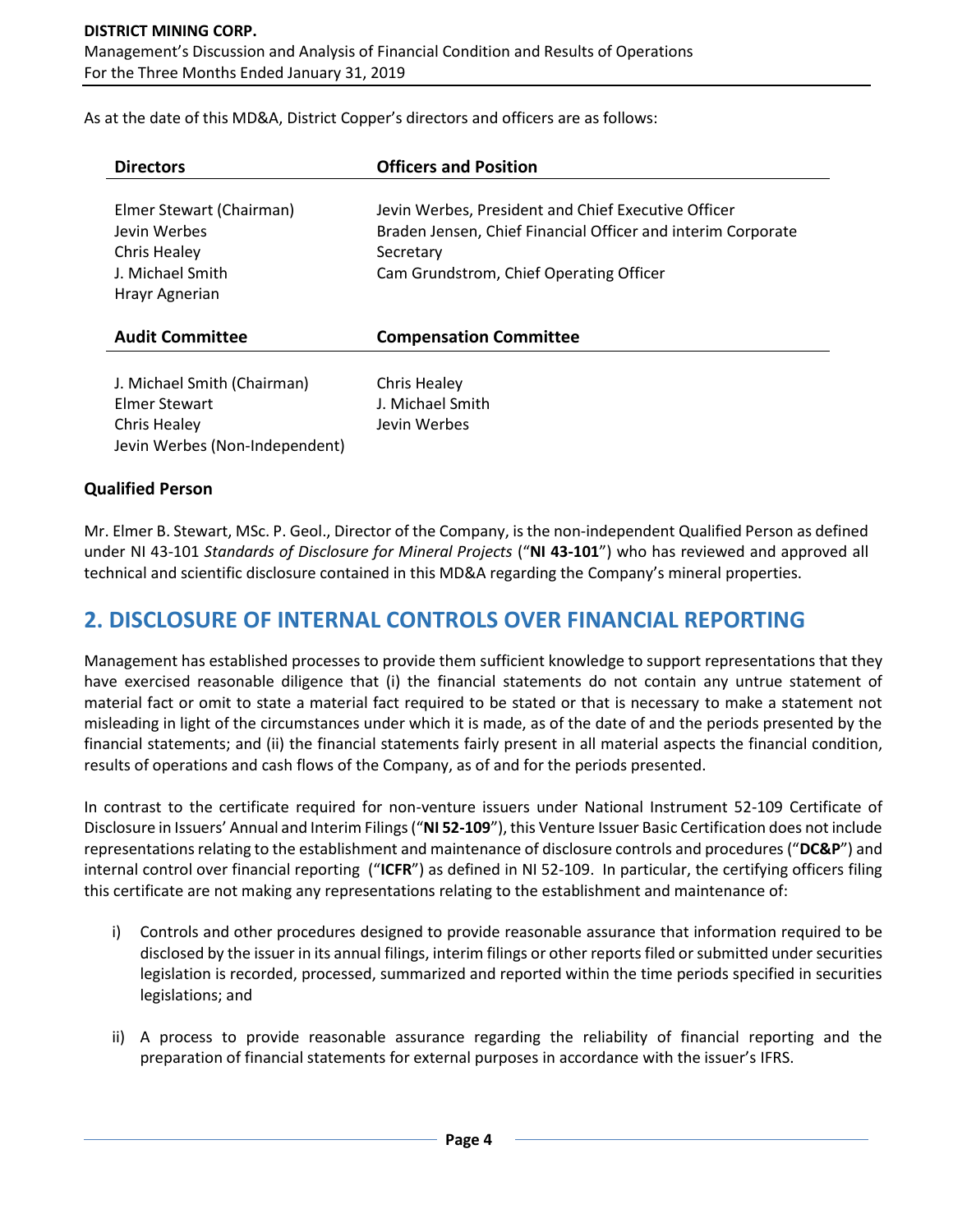The issuer's certifying officers are responsible for ensuring that processes are in place to provide them with sufficient knowledge to support the representations they are making in this certificate. Investors should be aware that inherent limitations on the ability of certifying officers of a venture issuer to design and implement on a costeffective basis DC&P and ICFR as defined in NI 52-109 may result in additional risks to the quality, reliability, transparency and timeliness of interim and annual filings and other reports provided under securities legislation.

# **3. FORWARD-LOOKING STATEMENTS**

Certain statements contained in this MD&A constitute "*forward-looking statements*" within the meaning of Canadian securities legislation. These forward-looking statements are made as of the date of this MD&A and the Company does not undertake to update any forward-looking statement that may be made from time to time by the Company or on its behalf, except in accordance with applicable laws.

Forward-looking statements relate to future events or future performance and reflect management's expectations or beliefs regarding future events and include, but are not limited to, statements with respect to the estimation of mineral reserves and resources, the realization of mineral resource and mineral reserve estimates, the timing and amount of estimated future production, costs of production, capital expenditures, success of mining operations, environmental risks, unanticipated reclamation expenses, title disputes or claims and limitations on insurance coverage. **Readers are cautioned that mineral resources that are not mineral reserves do not have demonstrated economic viability.**

Except for statements of historical fact relating to the Company, certain information contained herein constitutes forward-looking statements. The words "may", "will", "continue", "could", "should", "would", "suspect", "outlook", "believes", "plan", "anticipates", "estimate", "expects", "intends" and words and expressions of similar import are intended to identify forward-looking statements.

Forward-looking statements include, without limitation, information concerning possible or assumed future results of the Company's operations. These statements are not historical facts and only represent the Company's current beliefs as well as assumptions made by and information currently available to the Company concerning anticipated financial performance, business prospects, strategies, regulatory developments, development plans, exploration and development activities and commitments and future opportunities. Although management considers those assumptions to be reasonable based on information currently available to them, they may prove to be incorrect.

These statements are not guarantees of future performance and involve assumptions and risks and uncertainties that are difficult to predict. Therefore, actual results may differ materially from what is expressed, implied or forecasted in such forward-looking statements.

By their very nature, forward looking statements involve a number of known and unknown risks, uncertainties and other factors which may cause the actual results, performance, or achievements of the Company to be materially different from any future results, performance, or achievements expressed or implied by such forwardlooking statements. Readers are cautioned not to place undue reliance on these forward-looking statements, and readers are advised to consider such forward-looking statements considering the risk factors set forth below and as further detailed in the "*Risks and Uncertainties*" section of this MD&A.

These risk factors include, but are not limited to, fluctuation in metal prices which are affected by numerous factors such as global supply and demand, inflation or deflation, global political and economic conditions; the Company's need for access to additional capital to explore and develop its projects; the risks inherent in the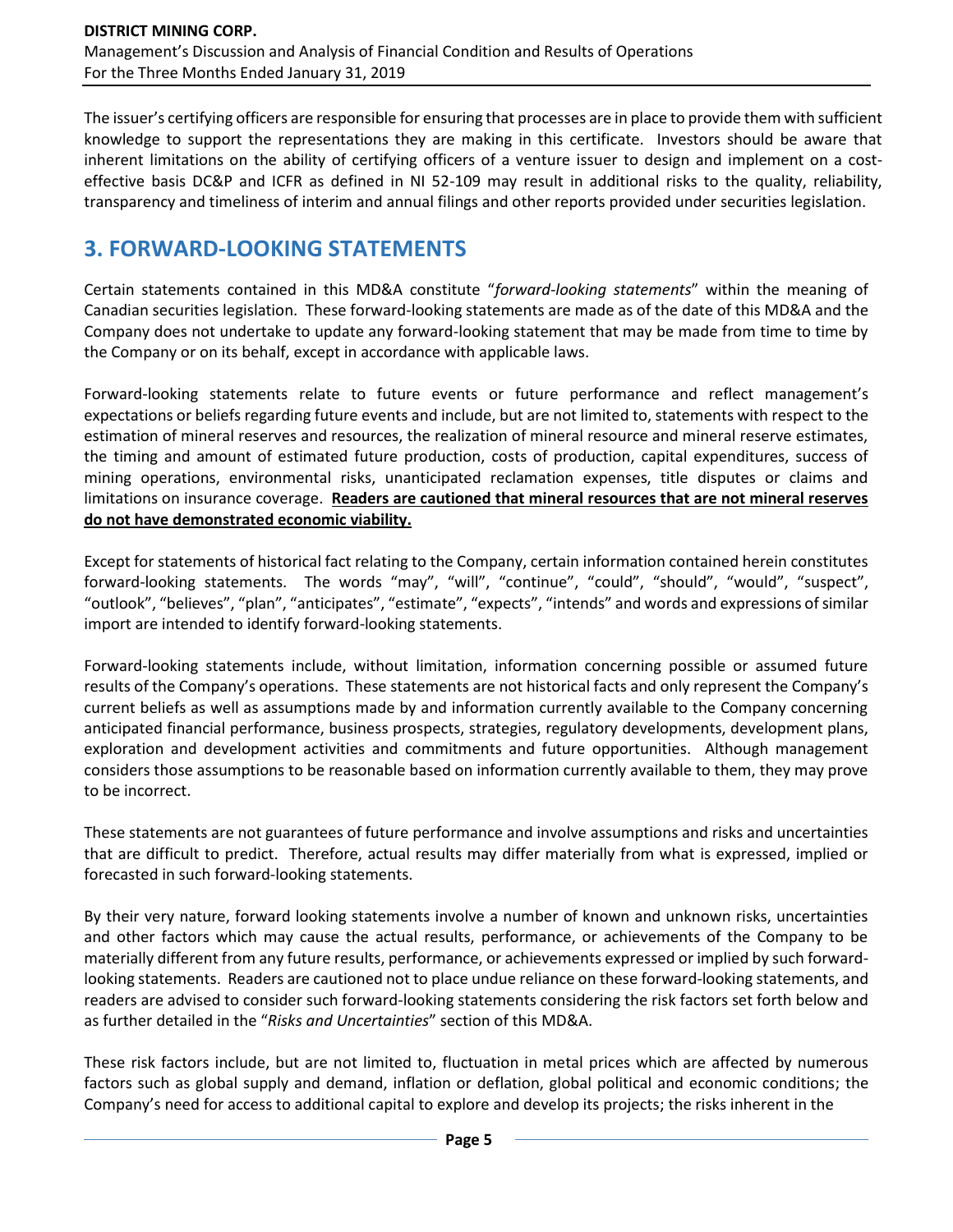exploration for and development of minerals including the risks of estimating the quantities and qualities of minerals, operating parameters and costs, receiving project permits and approvals, successful construction of mining and processing facilities, and uncertainty of ultimate profitability of mining operations; risks of litigation and other risks. The Company cautions that the foregoing list of factors that may affect future results is not exhaustive. When relying on any forward-looking statements in this MD&A to make decisions with respect to the Company, investors and others should carefully consider the risk factors set out in this MD&A and other uncertainties and potential events.

# **4. THREE MONTHS ENDED JANUARY 31, 2019 HIGHLIGHTS AND SIGNIFICANT EVENTS**

• On December 10, 2018, District Copper received conditional TSX:V approval for its proposed acquisition of the Stony Lake East Property. The conditional approval requires that the District Copper raises, by way of a private placement, no less than \$400,000 in order to fund the first phase of the exploration program (see December 10, 2018 news release).

#### *Subsequent to period ended:*

• On February 8, 2019, the Company issued 5,900,000 flow-through units and 5,900,000 non-flow-through units at a cost of \$0.05 each per unit, pursuant to a private placement, for gross proceeds of \$590,000.

Each flow-through unit consists of one common share and one-half share purchase warrant, which can be exercised at \$0.075 until August 8, 2020. Each non-flow-through unit consists of one common share and one share purchase warrant, which can be exercised at \$0.05 until August 8, 2020.

The warrants have an early acceleration provision wherein the warrants will become callable on 21 days' notice in the event the Company's shares trade at a price of \$0.12 per share or greater for a 14 day trading period at any time after June 9, 2019.

Finders' fees of 200,000 shares and 300,000 warrants exercisable at \$0.05 until August 8, 2020 and legal fees of \$21,025 were paid with respect to this financing.

- On February 8, 2019, District issued 40,000,000 shares to compete the Stony Lake acquisition (see August 15, 2018 news release.)
- On February 19, 2019, District Copper announce that it had commenced the 2019 exploration program on its 100% owned Stony Lake East gold project located in the emerging Cape Ray/Valentine Lake/Alder gold district in central Newfoundland. The 2019 program follows the recommendations set out in the NI 43-101 Technical Report dated September 18, 2018. The first phase of the exploration program consists of a high sensitivity airborne magnetometer and radiometric geophysical survey to map bedrock lithologies and areas of structurally controlled potassic alteration. The magnetic and radiometric data will guide the follow-up mapping and sampling of the project with priority emphasis on targets identified by the airborne survey. The survey is expected to begin in April 2019, subject to snow cover and weather conditions.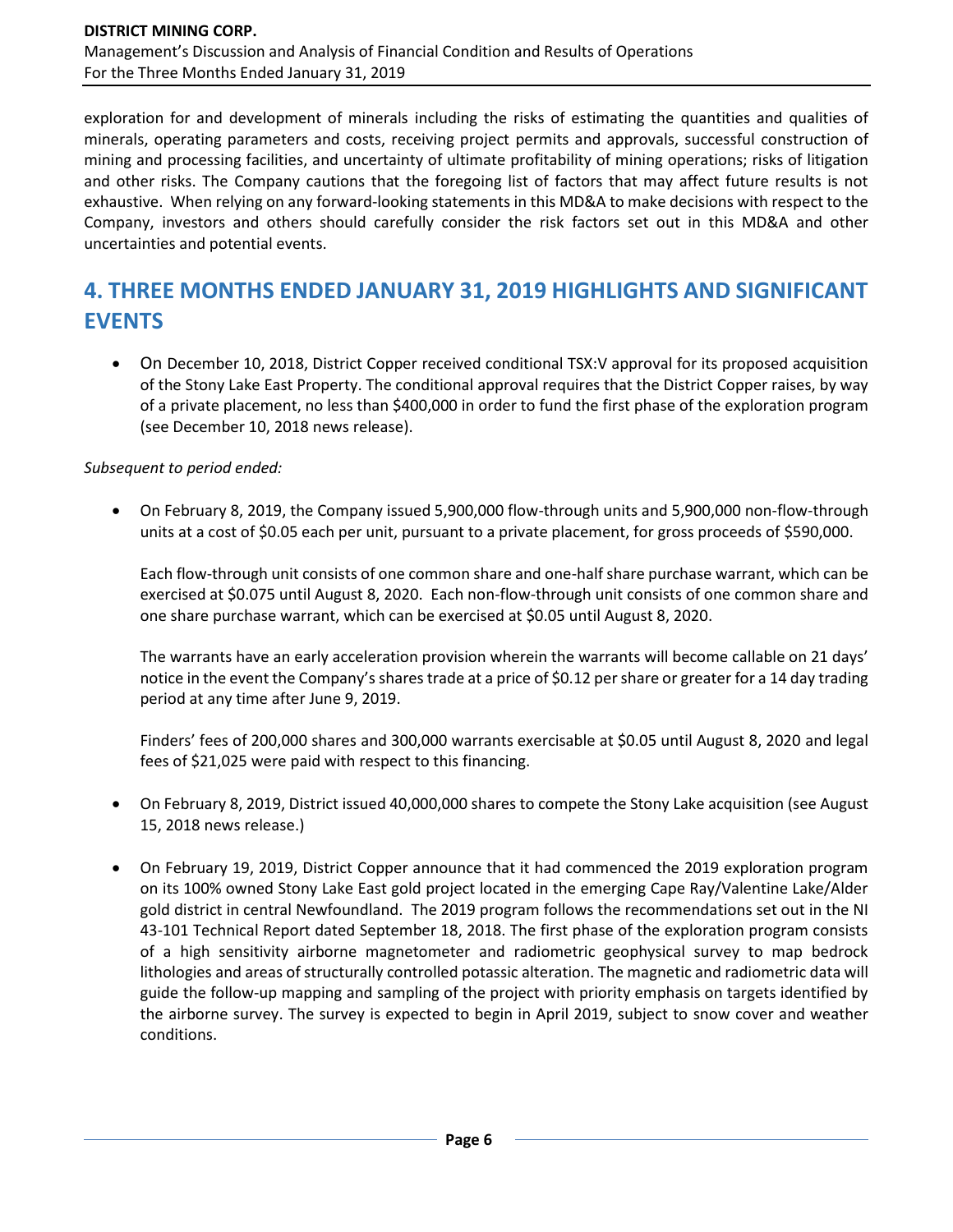# **5. PROPERTY SUMMARY**

## **Eaglehead Property**

The Company's 100% owned Eaglehead copper-molybdenum-gold property is an exploration stage project that covers 15,956 Ha., located in the Liard Mining District in northern British Columbia, approximately 40 kilometers east of Dease Lake.

In 2012, Roscoe Postle Associates Inc. prepared a National Instrument 43-101 Technical Report on the Eaglehead property which included a Mineral Resources estimate on the East and Bornite zones located within the property. The Technical Report prepared by B. McDonough, P. Geo. and D. Rennie, P. Eng. as Qualified Persons was filed on SEDAR on June 29, 2012 (see news release dated July 4, 2012). The Inferred Mineral Resource estimate totals 102.5 million tonnes at an average grade of 0.29% Cu, 0.010% Mo, and 0.08 g/t Au. The resources were estimated at a cut-off grade of 0.16% copper equivalent constrained within a pit shell.

**The reader is cautioned that a significant amount of work has been completed on the Eaglehead project since the date of the Technical Report including geophysical surveys, metallurgical studies and re-logging and resampling and sampling of a significant number of the historical drill holes. Several of the input parameters used in the Technical Report have changed. The resource estimation and conclusions of the Technical Report may not be realized.**

The 2018 exploration program was completed at a cost of \$650,092 and consisted of re-logging and re-sampling core from historical diamond drill holes located in the Camp, Pass, Bornite and East zones, surveying of diamond drill hole collars and mapping and sampling of the large exploration targets located north of the Pass and Camp zones. The Amended Mines Act permit required to complete the program was received from the Ministry of Energy and Mines for the Province of British Columbia, pursuant to which District was required to increase its bonding by an additional \$32,000, bringing the total reclamation bond to \$212,000. The 2018 exploration program commenced in June 2018 and was completed in August 2018.

The 2018 Eaglehead program completed the process of eliminating the "legacy data" issues that existed in the project data base, a feature common to long life exploration projects. Historically, sampling of selected mineralized intervals in these drill holes created gaps in the analytical record for a significant number of drill holes completed prior to 2008. The 2018 program continued the process of standardizing the description of the lithological and alteration data and obtaining analytical information by sampling and re-sampling the un-sampled portions of historical drill core from the previous exploration programs. The 2018 analytical results did not materially change the previously reported analytical results for these drill holes. After reviewing the 2018 exploration results, coupled with the current lack of funding in the markets for early stage copper projects, District has no plans to conduct any exploration work on the Eaglehead project in 2019.

Subsequent to completion of the 2018 Eaglehead field program, District Copper changed its focus from copper to gold with the acquisition of the Stony Lake East gold project.

## **Stony Lake East Project Acquisition**

The acquisition of the Stoney Lake East gold project was completed on February 8, 2019. The project is centrally located within the Cape Ray/Valentine Lake/Alder zone structural trend in central Newfoundland, Canada's newest emerging orogenic gold district. This district hosts Sokoman Iron Corporation's ("**Sokoman**") Moosehead discovery, Marathon's Valentine Lake gold deposit, and Antler Gold's recently discovered high-grade Twilight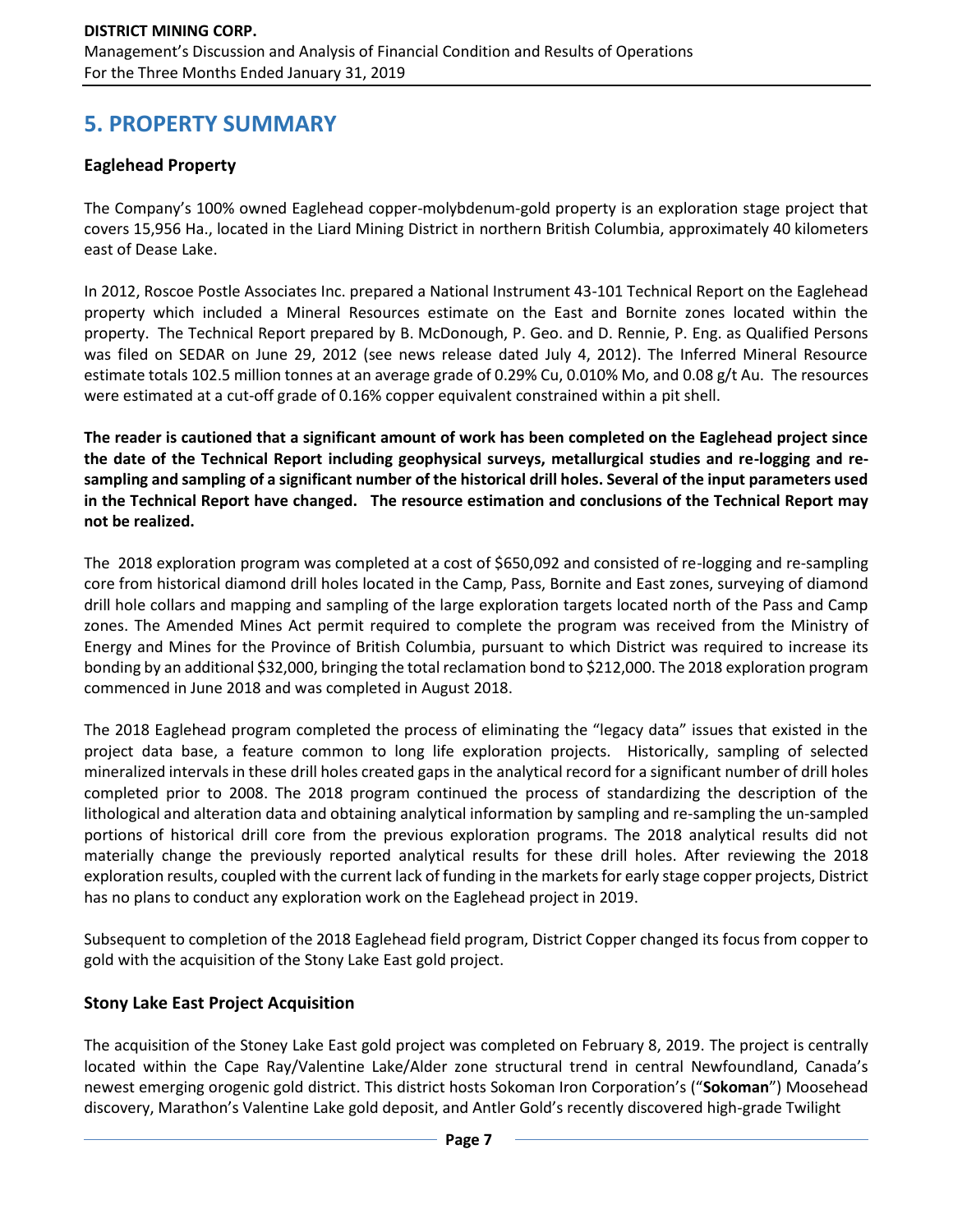zone. Stoney Lake covers approximately 27 km of strike length of this favourable trend between Sokoman's Moosehead discovery to the northeast and the Twilight zone to the southwest. The Stony Lake East project is contiguous to and on strike with, Sokoman's high-grade, low-sulfidation, Moosehead Gold Project. Sokoman has reported a number of intersections of high grade gold mineralization as follows:

- drill hole, MH-18-01, (see Sokoman News Release dated July 24, 2017) returned 11.9 m of 44.96 g/t gold from 109.0 m to 120.9 m,
- drill hole MH-18-08 intersected 1.05 m of 207.1 g/t gold from 8.50 to 9.55m and 2.28m of 42.36g/t gold from 33.07 to 35.35m (see Sokoman news release dated August 28, 2018), and
- MH-18-17 returns 24.90 m core length grading 33.56 g/t Au; a 15 m step-out north of MH-18-01) (see Sokoman news release dated November 16, 2018),

## *Project Description/Historical Exploration Results*

The Stony Lake East property has seen cursory exploration for gold mineralization. Despite the numerous gold showings and highly anomalous gold geochemical results within and adjacent to the Project area, it was not until Sokoman's Moosehead discovery that the area's potential for gold mineralization was realized. Exploration in this portion of central Newfoundland in the past few years has resulted in a number of significant gold discoveries.

Historical exploration activities on the Stoney Lake East project were sporadic and consisted of regional geochemical sampling, limited prospecting and sampling, 10 short diamond drill holes (1,142m) in a small area (referred to as the Fryers Grid) located at the northeast end of the property and partial airborne geophysical coverage.

The Flyer's grid is located approximately 2.0 kms southwest of the Moosehead gold discovery. Historical exploration activities consisted of ground geophysical surveys that outlined several NW trending structures hosting multi-stage quartz veining, brecciation and associated sulphide and sulfosalt mineralization in four short drill holes. One of the mineralized sections contained thin pink carbonate veins carrying 1-3% pyrite and trace chalcopyrite and sphalerite. Two of the better intersections were: DDH IP-02-07 cut 0.233 g/t Au over 5.40 m and DDH IP-02-08 cut 0.247 g/t Au over 7.60 m demonstrating the auriferous nature of the structures. Three select samples from angular boulders of silicified & carbonatized brecciated sandstone with minor quartz veining yielded anomalous gold (123, 260 to 398 ppb Au) and silver (9.6, 32.9 up to 142.0 ppm Ag) concentrations.

In addition to the Flyer's area, historical exploration has outlined six large exploration targets within the Stony Lake East property. These targets have not been systematically explored and it is expected that the proposed 2019 airborne geophysical survey would be helpful in establishing the structural and alteration patterns associated with these zones. The six targets exhibit a combination of some or all of the following:

- 18 known gold occurrences that exhibit epithermal style alteration and mineralization in bedrock / sub crop with rock grab sample results of up to 15.1 g/t gold,
- Soil, till and lake sediment sampling has identified multiple, coincident, large gold geochemical anomalies,
- lower-grade (<4 g Au/t) auriferous alteration zones (argillic and silicification),
- linear quartz-rich zones with gold concentration ranging from highly anomalous to gold values up to 15.1 g Au/t.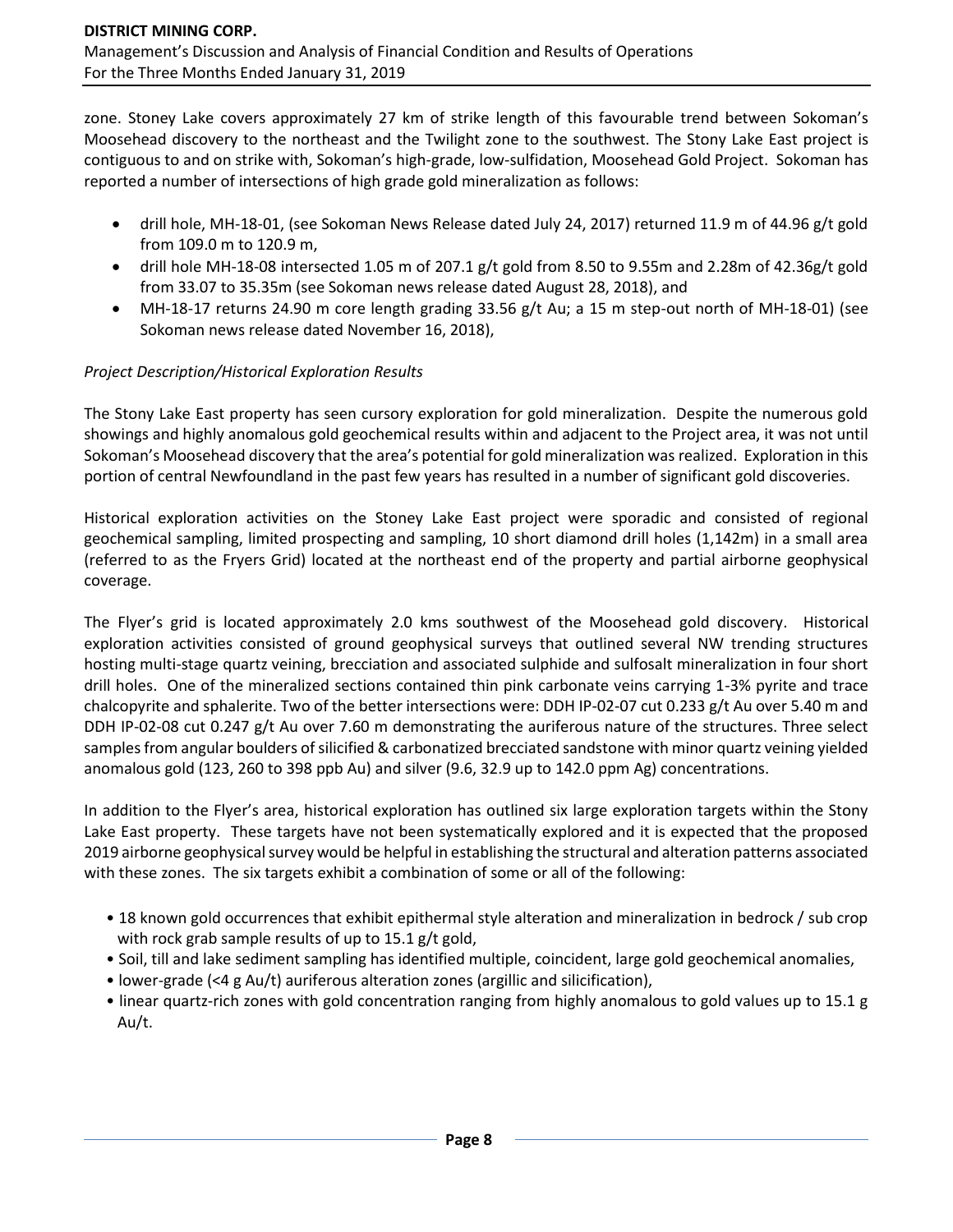### *2019 Exploration Program*

Gold mineralization in an orogenic setting such as that found in central Newfoundland is structurally controlled. An effective exploration technique to identify lithologies and structural/alteration zones covered by overburden, swamps, bogs and vegetation is high sensitivity airborne magnetometer and radiometric surveys. The first phase of the 2019 exploration program on the Stony Lake East project is estimated to cost \$400,000 and consists of an airborne magnetometer and radiometric geophysical survey over the entire property to map bedrock lithologies, identify structural features and areas of structurally controlled potassic alteration. The magnetic and radiometric data will be compiled with the six targets identified to date to prioritize targets for follow-up mapping and sampling. The mapping and sampling will focus on those areas of the property where structural targets with coincident geochemical anomalies and mineralized boulders have been identified.

The airborne geophysical survey is expected to begin in April 2019 but could be delayed subject to snow cover and poor weather conditions.

# **6. SUMMARY OF QUARTERLY RESULTS**

The quarterly results are as follows:

|                                                            | <b>January 31, 2019</b> | October 31, 2018 | July 31, 2018  | April 30, 2018 |
|------------------------------------------------------------|-------------------------|------------------|----------------|----------------|
|                                                            | <b>3 Months Ended</b>   | 3 Months Ended   | 3 Months Ended | 3 Months Ended |
| Loss before non-operating items and taxes                  | 87.287                  | 232,126          | 284.581        | 272,207        |
| Net loss                                                   | 54,224                  | 113.468          | 284.099        | 271,988        |
| Net Loss per common share, basic and diluted               | 0.00                    | 0.00             | 0.00           | 0.00           |
| Comprehensive loss                                         | 54.224                  | 113.468          | 284.099        | 271,988        |
| Net Comprehensive loss per common share, basic and diluted | 0.00                    | 0.00             | 0.00           | 0.00           |

|                                                            |                | January 31, 2018 October 31, 2017 | July 31, 2017  | April 30, 2017 |
|------------------------------------------------------------|----------------|-----------------------------------|----------------|----------------|
|                                                            | 3 Months Ended | 3 Months Ended                    | 3 Months Ended | 3 Months Ended |
| Loss before non-operating items and taxes                  | 77.007         | 103,611                           | 50.959         | 80,351         |
| Net loss                                                   | 76,623         | 103.599                           | 50.716         | 99,202         |
| Net Loss per common share, basic and diluted               | 0.00           | 0.00                              | 0.00           | 0.00           |
| Comprehensive loss                                         | 76,623         | 85,099                            | 50,716         | 99,202         |
| Net Comprehensive loss per common share, basic and diluted | 0.00           | 0.00                              | 0.00           | 0.00           |

The Company's quarterly operating expenses increased in Q1 2019 compared to Q1 2018 due to an increase in consulting fees.

# **7. DISCUSSION OF OPERATIONS**

### **Three Months Ended January 31, 2019 Compared to Three Months Ended January 31, 2018**

For the three months ended January 31, 2019, the Company recorded a comprehensive loss of \$54,224 or \$0.00 per share compared to a comprehensive loss of \$76,623 or \$0.00 per share in the comparable three months ended January 31, 2018. The decrease in comprehensive loss is due to an increase in flow through premium income offset by an increase in consulting fees.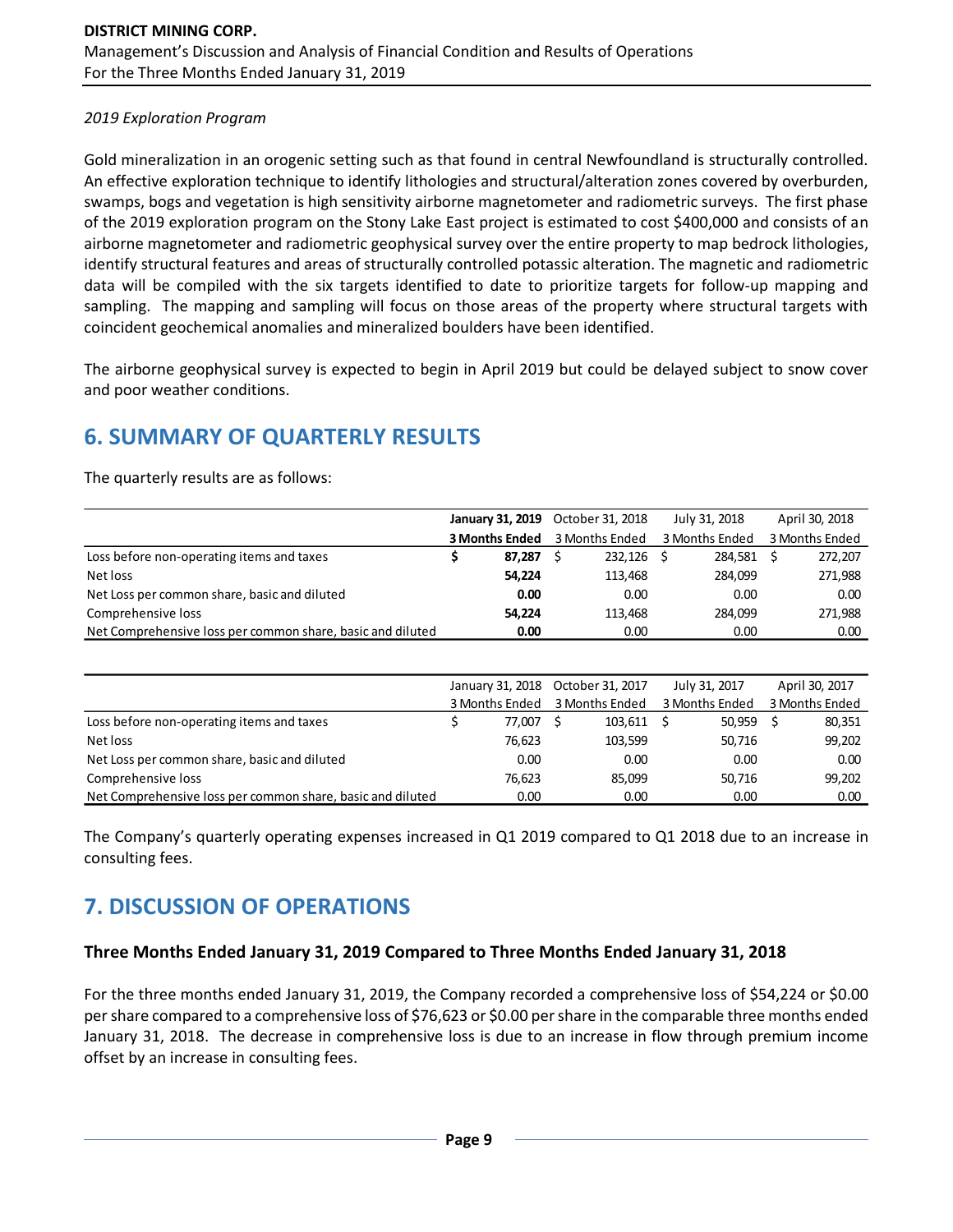### **DISTRICT MINING CORP.**

Management's Discussion and Analysis of Financial Condition and Results of Operations For the Three Months Ended January 31, 2019

|                                       | <b>Three Months Ended</b> | <b>Three Months Ended</b> | <b>Discussion</b>                                                 |
|---------------------------------------|---------------------------|---------------------------|-------------------------------------------------------------------|
|                                       | <b>January 31, 2019</b>   | <b>January 31, 2018</b>   |                                                                   |
| <b>Accretion</b>                      | \$473                     | \$23                      | Accretion increased due to the<br>decommissioning provision being |
|                                       |                           |                           | increased in Q4 2018.                                             |
|                                       |                           |                           |                                                                   |
| <b>Consulting</b>                     | \$60,400                  | \$52,750                  | Consulting increased due to monthly                               |
|                                       |                           |                           | consulting fees being increased in Q2                             |
|                                       |                           |                           | 2018.                                                             |
| <b>Director Fees</b>                  | \$5,000                   | \$3,000                   | Directors' fees increased due to a                                |
|                                       |                           |                           | reclassification of directors' fees in Q1                         |
|                                       |                           |                           | 2018.                                                             |
| <b>Office</b>                         | \$5,947                   | \$1,760                   | Office expenses increased due to an                               |
|                                       |                           |                           | increase in activity in Q1 2019.                                  |
|                                       |                           |                           |                                                                   |
| <b>Professional Fees</b>              | \$4,380                   | \$3,828                   | Professional fees remained relatively<br>unchanged.               |
|                                       |                           |                           |                                                                   |
| <b>Promotion and</b>                  | \$Nil                     | \$1,092                   | Promotion and entertainment                                       |
| <b>Entertainment</b>                  |                           |                           | decreased in Q1 2019 due to the                                   |
|                                       |                           |                           | Company reducing costs where                                      |
| Rent                                  | \$5,250                   | \$5,250                   | possible.<br>Rent remained unchanged.                             |
|                                       |                           |                           |                                                                   |
| Shareholder                           | \$2,659                   | \$8,050                   | Shareholder communications decreased                              |
| <b>Communications</b>                 |                           |                           | due to the decrease in news releases in                           |
|                                       |                           |                           | Q1 2019.                                                          |
| <b>Transfer Agent and</b>             | \$3,178                   | \$2,254                   | Transfer agent and regulatory fees                                |
| <b>Regulatory Fees</b>                |                           |                           | remained relatively unchanged.                                    |
|                                       |                           |                           |                                                                   |
| Flow-Through<br><b>Premium Income</b> | ( \$32,679)               | \$Nil                     | Flow-through premium income<br>increased due to the Q3 2018 flow- |
|                                       |                           |                           | through private placement.                                        |
|                                       |                           |                           |                                                                   |
| <b>Interest Income</b>                | (5384)                    | (5384)                    | Interest income remained unchanged.                               |
|                                       |                           |                           |                                                                   |

# **8. LIQUIDITY AND CAPITAL RESOURCES**

## **Liquidity**

As an exploration company, District has no regular cash in-flow from operations, and the level of operations is principally a function of availability of capital resources. To date, the principal source of funding has been equity financing.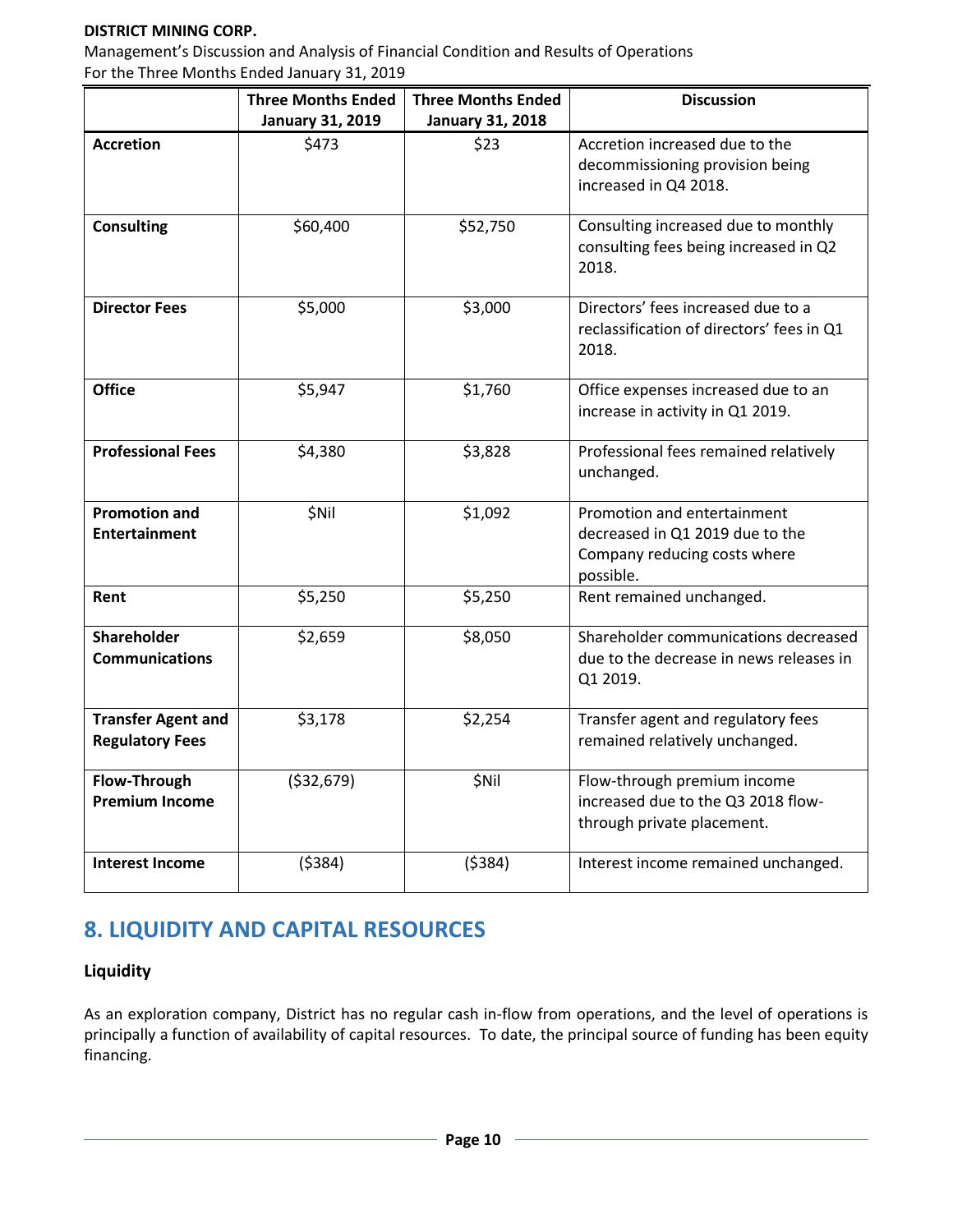As at January 31, 2019, the Company had a cash balance of \$79,576 (October 31, 2018 - \$373,434). For the foreseeable future, the Company will continue to seek capital through the issuance of equity, strategic alliances or joint ventures, and debt.

Major expenditures are required to establish mineral reserves, to develop metallurgical processes and to construct mining and processing facilities at a particular site. The recoverability of valuations assigned to exploration and development mineral properties are dependent upon the discovery of economically recoverable reserves, the ability to obtain necessary financing to complete exploration, development and future profitable production or proceeds from disposition of mineral assets.

Management reviews the carrying value of the Company's interest in each property and where necessary, exploration and evaluation mineral properties are written down to their estimated recoverable amount or written off.

Although management has made its best estimate of these factors, it is reasonably possible that certain events could adversely affect management's estimates of recoverable amounts and the need for, as well as the amount of, provision for impairment in the carrying value of exploration properties and related assets.

Many factors influence the Company's ability to raise funds, and there is no assurance that the Company will be successful in obtaining adequate financing and at favorable terms for these or other purposes including general working capital purposes. District's audited annual financial statements have been prepared on a going concern basis, which contemplates the realization of assets and settlement of liabilities in the normal course of business for the foreseeable future. Realization values may be substantially different from carrying values, as shown, and these financial statements do not give effect to the adjustment that would be necessary to the carrying values and classifications of assets and liabilities should District be unable to continue as a going concern.

## **Working Capital**

As at January 31, 2019, District had a working capital of (\$10,186) (October 31, 2018 – \$184,162). The working capital decreased in Q1 2019 compared to Q4 2018 due to there being no financings in Q1 2019. The Company manages its working capital by tightly controlling its operational and property spending. Due to the planned exploration of the Stony Lake East gold project in fiscal 2019, District intends to continue to incur expenditures without revenues, and accumulate operating losses. Therefore, the Company's continuance as a going concern is solely dependent upon its ability to obtain adequate financing necessary to fund future exploration and development. It is not possible to predict whether future financing efforts will be successful or whether financing on favorable terms will be available.

District has no long-term debt and no long-term liabilities, other than its decommissioning provision of \$235,800 (October 31, 2018 - \$235,327). The Company has no capital lease obligations, operating or any other long-term obligations, other than its monthly office rent of \$1,750.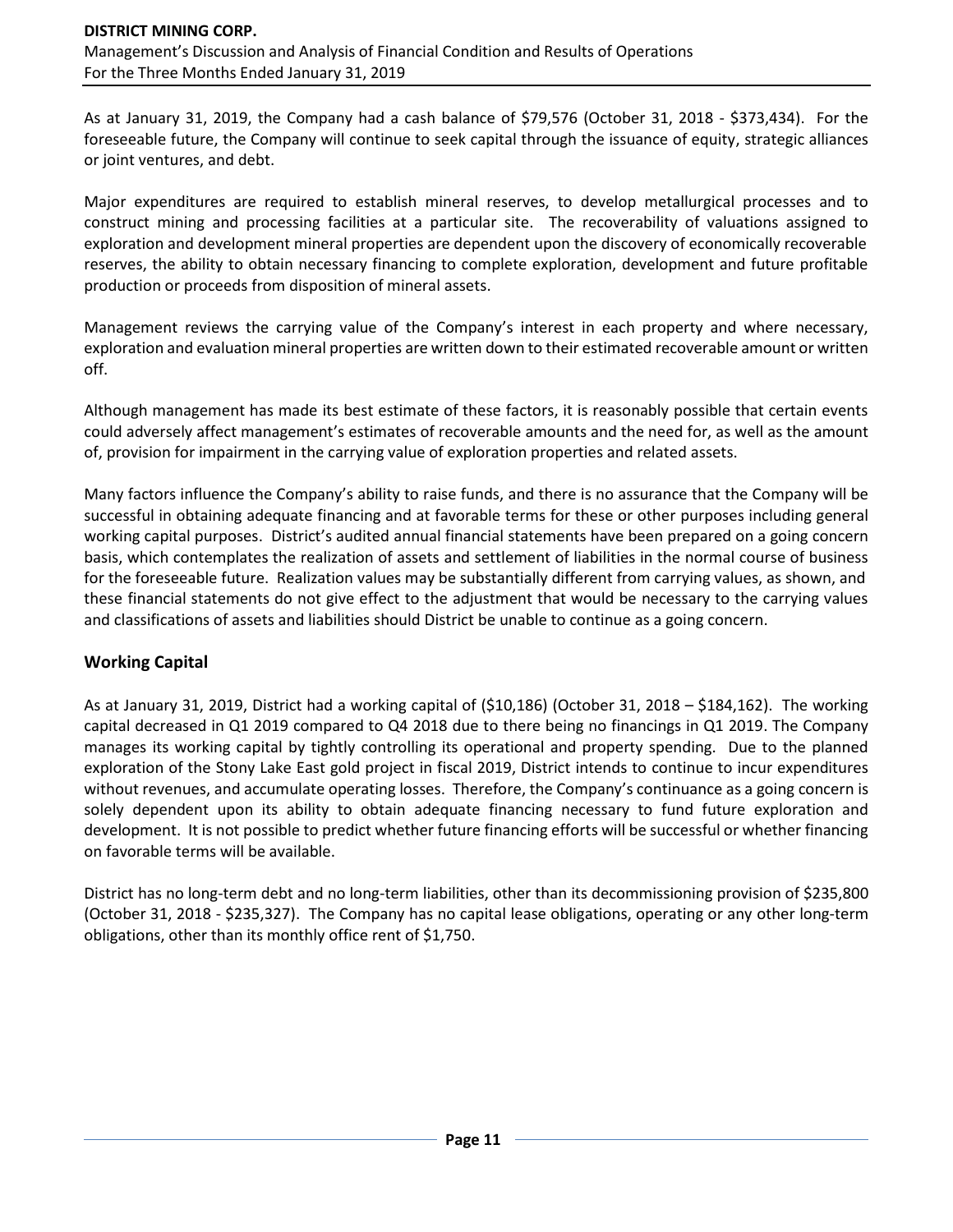## **Cash Flow Highlights**

|                                       | <b>Three Months Ended</b> |                         | <b>Three Months Ended</b> |
|---------------------------------------|---------------------------|-------------------------|---------------------------|
|                                       |                           | <b>January 31, 2019</b> | January 31, 2018          |
| Cash used in operating activities     | Ş                         | (72, 684)               | (55,039)                  |
| Cash used in investing activities     |                           | (221, 174)              | (1,993)                   |
| Cash provided by financing activities |                           | $\blacksquare$          |                           |
| Decrease in cash for the period       |                           | (293,858)               | (57, 032)                 |
| Cash, beginning of year               |                           | 373,434                 | 72,384                    |
| <b>Cash, End of Period</b>            |                           | 79,576                  | 15,352                    |

## **Capital Risk Management**

District Copper's capital structure consists of common shares, stock options and warrants. The Company manages its capital structure and adjusts it, based on available funds, to support the acquisition and exploration of mineral properties. The Board does not establish quantitative returns on capital criteria for management.

The properties in which District currently has an interest are in the exploration stage. As such, the Company is dependent on external financing to fund its activities. To carry out and pay for planned exploration and development, along with operating administrative costs, the Company will fund such costs out of anticipated future working capital predicated upon additional amounts being raised.

Management reviews its capital management approach on an ongoing basis and believes that this approach, given the relative size of the Company, is reasonable. There were no changes in the Company's approach to capital management during the three months ended January 31, 2019. The Company's invests its surplus cash in highly liquid short-term interest-bearing investments with maturities of six months or less from the original date of acquisition, all held with major Canadian financial institutions.

# **9. TRANSACTIONS WITH RELATED PARTIES**

Key management personnel are the persons responsible for the planning, directing and controlling of the Company's activities, and include executive directors, as well as entities controlled by such persons.

At January 31, 2019, included in accounts payable and accrued liabilities is \$5,000 (October 31, 2018 – \$3,125) owing to a company controlled by a director, \$Nil (October 31, 2018 – \$4,725) owing to a company controlled by an officer, \$1,500 (October 31, 2018 - \$19,275) owing to an officer and a director of the Company and \$39,160 (October 31, 2018 - \$43,053) owing to Copper Fox.

For the three months ended January 31, 2019, \$Nil (October 31, 2018 - \$6,250) was paid and capitalized to Eaglehead for services rendered by a company that is controlled by a director.

As at January 31, 2019 and October 31, 2018, coupled with the three months ended January 31, 2019 and 2018, the Company incurred the following capitalizations and expenditures for key management personnel and the companies that are directly controlled by them.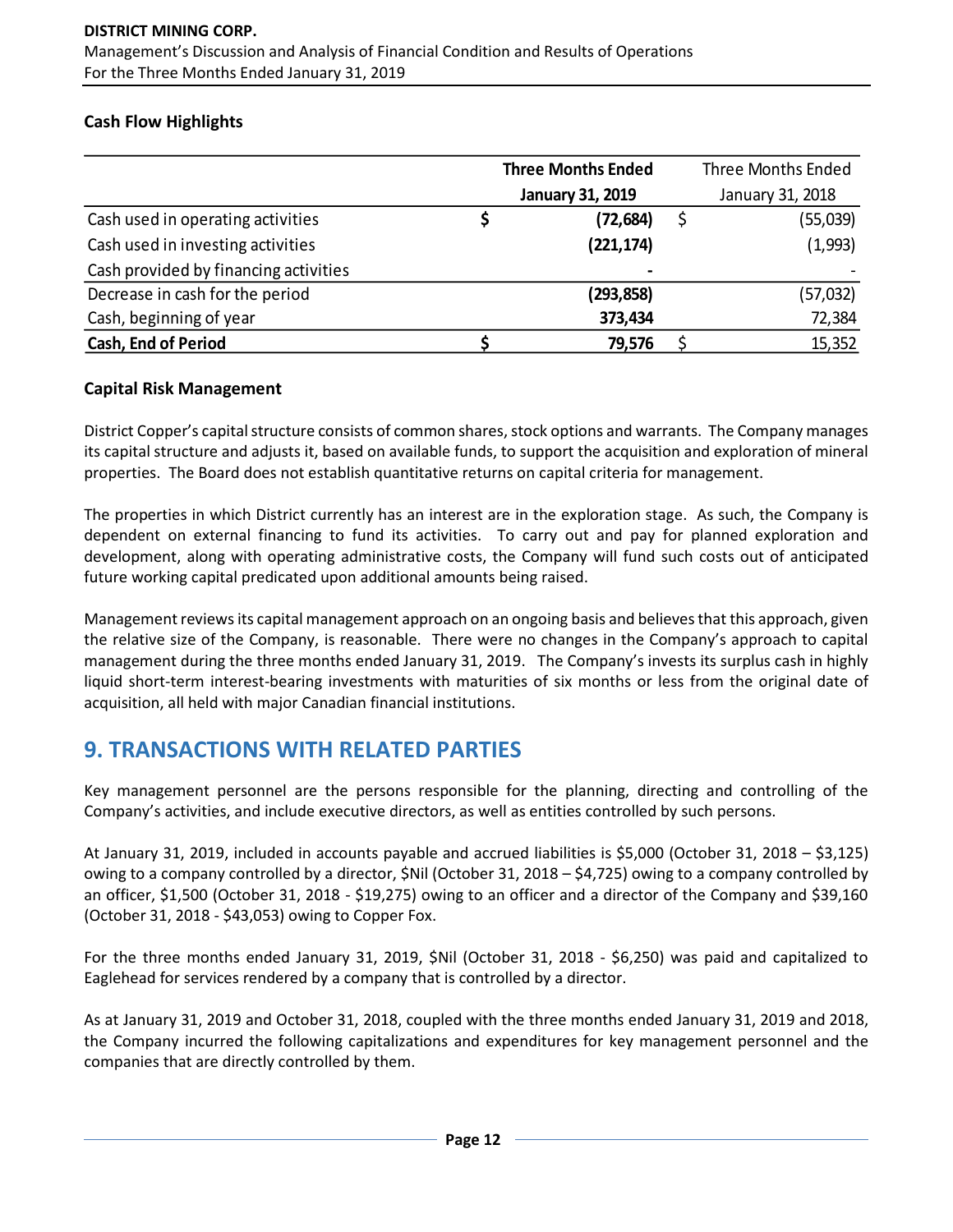#### **DISTRICT MINING CORP.**

Management's Discussion and Analysis of Financial Condition and Results of Operations For the Three Months Ended January 31, 2019

|                                              | As at January 31, 2019    | As at October 31, 2018    |
|----------------------------------------------|---------------------------|---------------------------|
| <b>Statement of Financial Position Item:</b> |                           |                           |
| Exploration and evaluation assets            |                           | 6,250                     |
| <b>Total</b>                                 |                           | 6,250                     |
|                                              |                           |                           |
|                                              | <b>Three Months Ended</b> | <b>Three Months Ended</b> |
|                                              | <b>January 31, 2019</b>   | January 31, 2018          |
| <b>Statement of Operations Items:</b>        |                           |                           |
| Consulting                                   | 51,000                    | 38,500                    |
| Director fees                                | 4,500                     | 3,000                     |
| Total                                        | 55,000                    | 41,500                    |

# **10. FINANCIAL INSTRUMENTS AND RELATED RISKS**

The Board, through the Audit Committee, is responsible for identifying the principal risks facing the Company and ensuring that risk management systems are implemented. The Company manages its exposure to financial risks, including credit risk, liquidity risk, interest rate risk, foreign exchange rate risk and commodity price risk in accordance with its risk management framework. The Board periodically reviews the Company's policies.

The following table sets forth the Company's financial assets that are measured at fair value on a recurring basis by level within the fair value hierarchy. As at January 31, 2019, those financial assets were classified in their entirety based on the level of input that is significant to the fair value measurement.

The Company's financial assets, measured at fair value, are categorized as follows:

|                          |       | As at January 31, 2019 |        |                   |        | As at October 31, 2018 |         |            |         |
|--------------------------|-------|------------------------|--------|-------------------|--------|------------------------|---------|------------|---------|
|                          | Input | <b>Carrying</b>        |        | <b>Estimated</b>  |        | Carrying               |         | Estimated  |         |
|                          | Level | <b>Amount</b>          |        | <b>Fair value</b> |        | Amount                 |         | Fair Value |         |
|                          |       |                        |        |                   |        |                        |         |            |         |
| <b>Financial Assets:</b> |       |                        |        |                   |        |                        |         |            |         |
| Cash                     |       |                        | 79.576 |                   | 79.576 |                        | 373.434 |            | 373,434 |
| <b>Total</b>             |       |                        | 79,576 |                   | 79,576 |                        | 373.434 |            | 373,434 |

### **Fair Value**

The estimated fair values of reclamation deposits and accounts payables approximate their respective carrying values due to the immediate or relatively short period to maturity.

The Company utilizes a fair value hierarchy that prioritizes the inputs to valuation techniques used to measure fair value as follows:

*Level 1* - Unadjusted quoted prices at the measurement date for identical assets or liabilities in active markets;

*Level 2* - Inputs other than quoted prices that are observable for the asset or liability either directly (i.e., as prices) or indirectly (i.e., derived from prices); and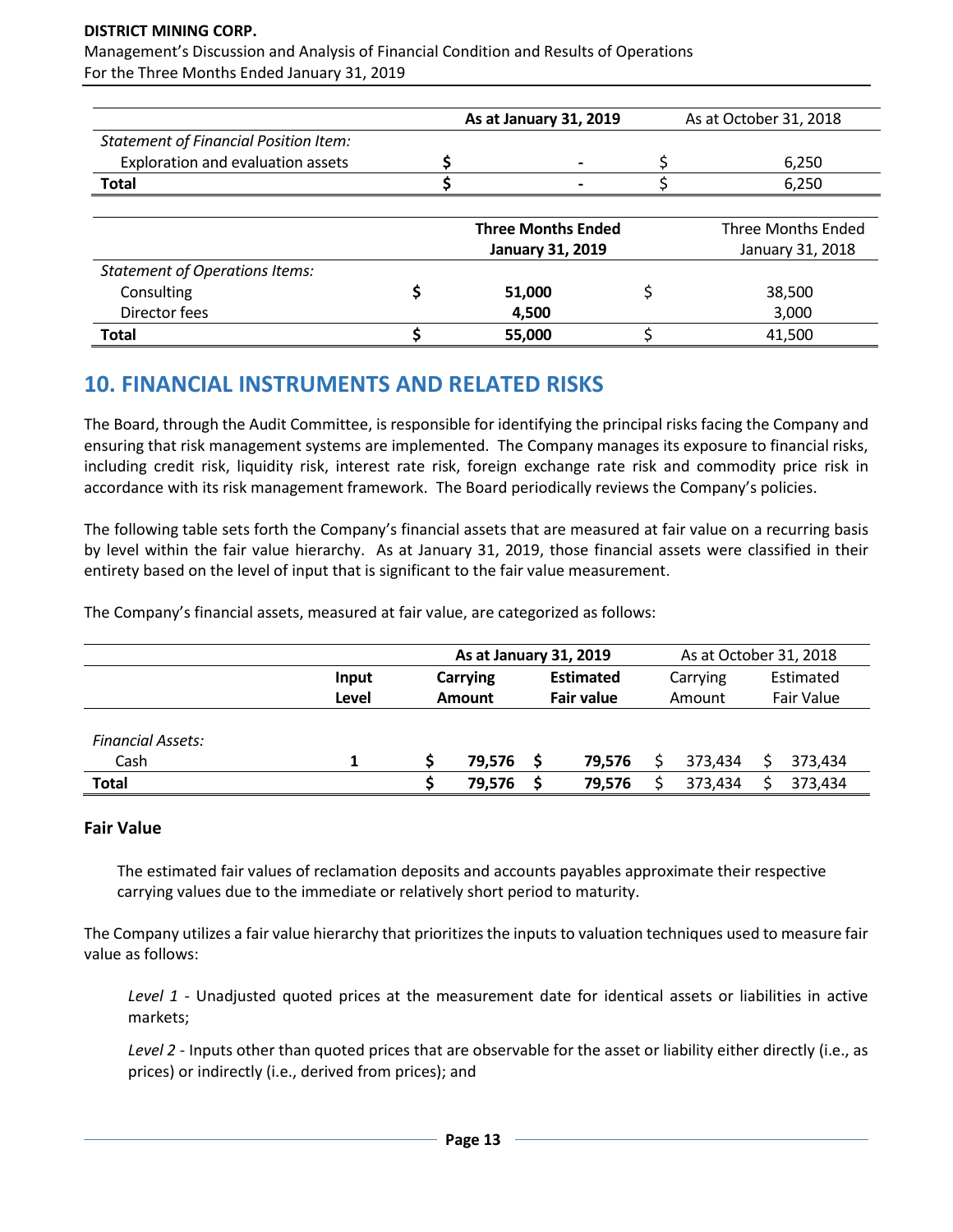*Level 3* - Significant unobservable (no market data available) inputs which are supported by little or no market activity.

#### **Risk Management**

Risk management is carried out by the Company's management team with guidance from the Board of Directors. The Company's risk exposures and their impact on the Company's financial instruments are summarized below:

## **a) Credit Risk**

The Company does not currently generate any revenues from sales to customers nor does it hold derivative type instruments that would require a counterparty to fulfill a contractual obligation. The Company does not have any asset-backed commercial instruments. Financial instruments that potentially subject the Company to concentrations of credit risks consist principally of cash and short-term investments. To minimize the credit risk the Company places cash with the high credit quality financial institutions. The Company considers its exposure to credit risk to be insignificant.

### **b) Liquidity Risk**

Liquidity risk is the risk that the Company cannot meet its financial obligations. The Company manages liquidity risk and requirements by maintaining sufficient cash balances and or through additional financings to ensure that there is sufficient capital in order to meet short term obligations. As at January 31, 2019, the Company had a cash balance of \$79,576 (October 31, 2018 - \$373,434) and current financial liabilities of \$96,088 (October 31, 2018 - \$158,194) which have contractual maturities of 30 days or less.

The Company will require additional sources of equity, joint venture partnership or debt financing to fund ongoing operations and the exploration and development of its mineral properties.

In the event that the Company is not able to obtain adequate additional funding to continue as a going concern, material adjustments would be required to both the carrying value and classification of assets and liabilities on the statement of financial position. It is not possible to predict, due to many external factors including commodity prices and equity market conditions, as to whether future financing will be successful or available at all.

#### **c) Market Risk**

#### *i) Interest Rate Risk*

The Company manages its interest rate risk by obtaining commercial deposit interest rates available in the market by the major Canadian financial institutions on its cash and investments.

#### *ii) Foreign Exchange Risk*

The Company's functional currency and the reporting currency is the Canadian dollar. Periodically the Company incurs charges on its operations for settlement in currencies other than its functional currency and any gain or loss arising on such transactions is recorded in operations for the year.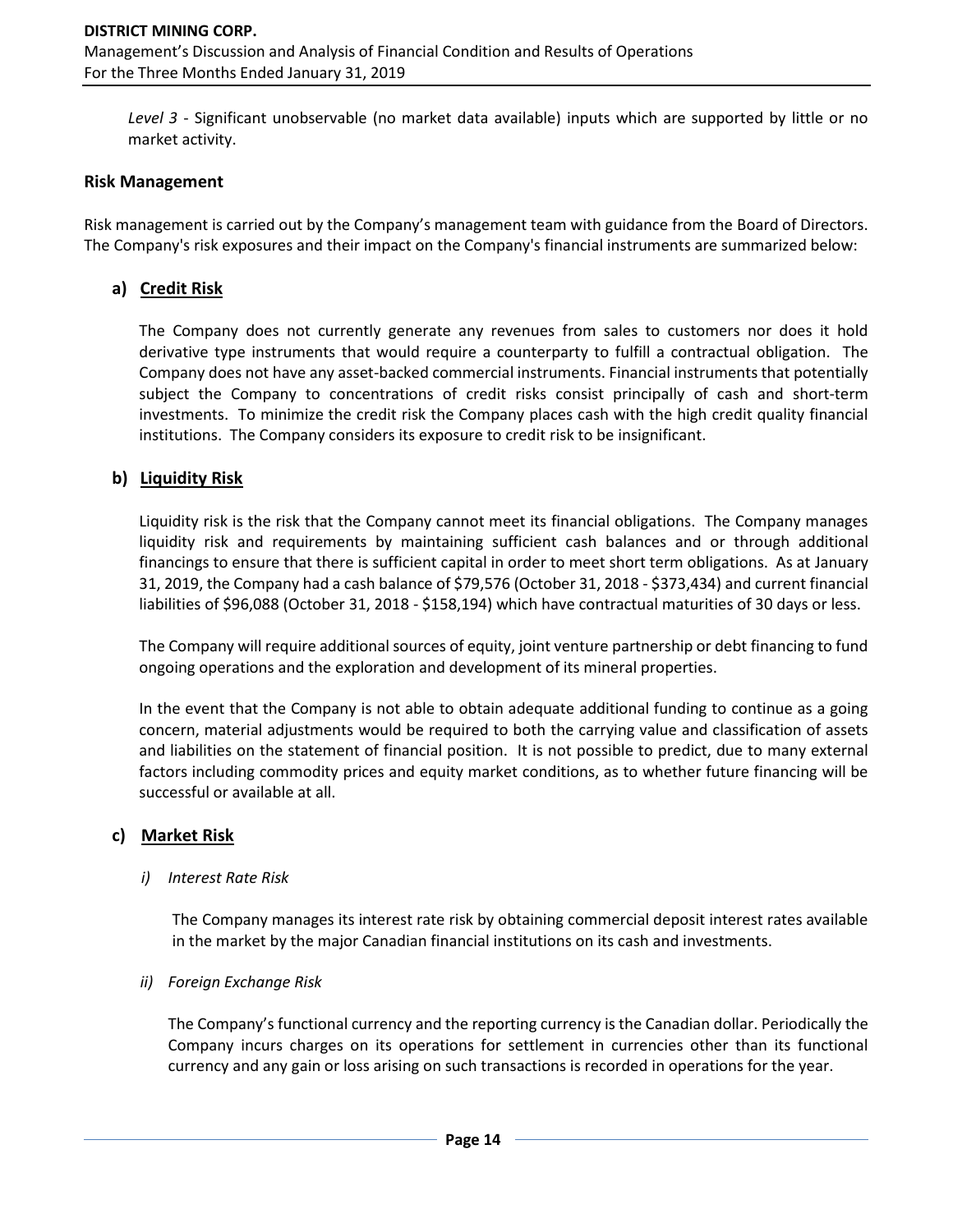The Company does not participate in any hedging activities to mitigate any gains or losses which may arise because of exchange rate changes.

As at January 31, 2019, the Company held no financial assets or liabilities which were denominated in currencies other than the Canadian dollar.

*iii) Commodity Price Risk*

The Company is exposed to price risk with respect to commodity and equity prices. Equity price risk is defined as the potential adverse impact on the Company's earnings due to movements in individual equity prices or general movements in the level of the stock market. Commodity price risk is defined as the potential adverse impact on earnings and economic value due to commodity price movements and volatilities. To mitigate price risk, the Company closely monitors commodity prices of precious metals, individual equity movements, and the stock market to determine the appropriate course of action to be taken by the Company.

# **11. RISKS AND UNCERTAINTIES**

A discussion of the risks and uncertainties that District faces can be found in the Company's audited annual financial statements for the year ended October 31, 2018 (available under District Copper's SEDAR profile at [www.sedar.com\)](http://www.sedar.com/). Furthermore, additional risks and uncertainties not presently known to the Company or that the Company currently considers immaterial may also impair its business operations in the future.

# **12. PROPOSED TRANSACTIONS**

District does not currently have any proposed transactions; however, the Company from time to time does review potential property acquisitions and divestitures, in addition to conducting further exploration work on its property. The Company releases appropriate public disclosure as it conducts exploration work on its existing property and if the Company acquires or divestiture.

# **13. DISCLOSURE OF OUTSTANDING SHARE DATA**

### **Common Shares**

*a) Authorized*

An unlimited number of common shares without par value.

*b) Issued and Outstanding*

During the three months ended January 31, 2019,there were no shares issued by the Company.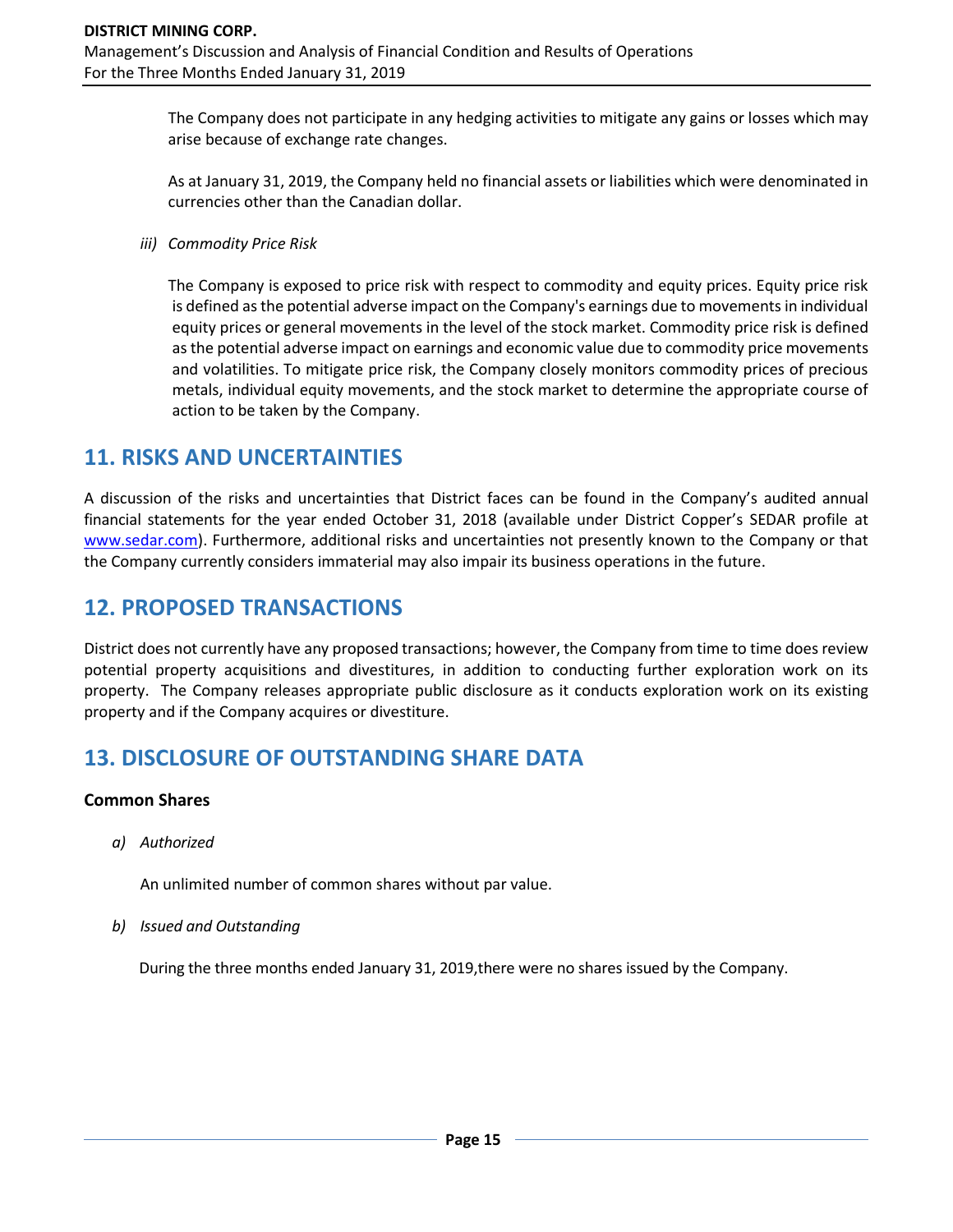During the year ended October 31, 2018, the Company incurred the following share issuance:

• On March 29, 2018, the Company issued 18,750,000 units at \$0.08 per unit, pursuant to a private placement, for gross proceeds of \$1,500,000. Each unit consists of one common share and one share purchase warrant. Each share purchase warrant is exercisable into one common share at \$0.12 until March 29, 2020.

The warrants have an early acceleration provision wherein the warrants will become callable on 21 days' notice in the event the Company's shares trade at a price of \$0.25 per share or greater for a 30 day trading period.

Finders' fees of \$48,048, filing fees of \$7,500 and legal fees of \$47,608 were paid with respect to this financing.

- On May 8, 2018, the Company issued 3,900,000 common shares at a value of \$624,000 for contiguous mineral tenures at the Eaglehead property.
- On July 12, 2018 the Company issued 6,470,352 flow-through shares, pursuant to a private placement, for gross proceeds of \$549,980.

Finders' fees of \$30,000, filing fees of \$1,382, legal fees of \$32,883 and the issuance of 352,942 finder's warrants were paid with respect to this financing.

Each finders' warrant is exercisable into one common share at \$0.085 until July 12, 2020.

In connection with this placement, a \$161,759 flow-through premium liability was incurred as a result of there being a \$0.025 premium per share sold. The liability will be extinguished once all the flowthrough money that was raised has been spent on the Eaglehead project. As of January 31, 2019, the remaining flow-through premium liability was \$43,484.

### *c) Warrants*

A summary of changes in share purchase warrants as of the date of this MD&A and the year ended October 31, 2018 is as follows:

|                                   | As at                |                 |           |             | Year Ended       |       |  |  |
|-----------------------------------|----------------------|-----------------|-----------|-------------|------------------|-------|--|--|
|                                   | March 20, 2019       |                 |           |             | October 31, 2018 |       |  |  |
|                                   | Weighted             |                 |           |             | Weighted         |       |  |  |
|                                   | Number of<br>Average |                 | Number of |             | Average          |       |  |  |
|                                   | <b>Warrants</b>      | <b>Exercise</b> |           | Warrants    | Exercise         |       |  |  |
|                                   | Outstanding          | <b>Price</b>    |           | Outstanding |                  | Price |  |  |
| <b>Balance, Beginning of Year</b> | 23,352,942           | \$<br>0.116     |           | 4,250,000   | Ś                | 0.100 |  |  |
| Expired                           | (4, 250, 000)        |                 | 0.100     |             |                  |       |  |  |
| <b>Issued</b>                     | 9,150,000            |                 | 0.050     | 19,102,942  |                  | 0.119 |  |  |
| <b>Balance, End of Period</b>     | 28,252,942           | \$              | 0.097     | 23,352,942  |                  | 0.116 |  |  |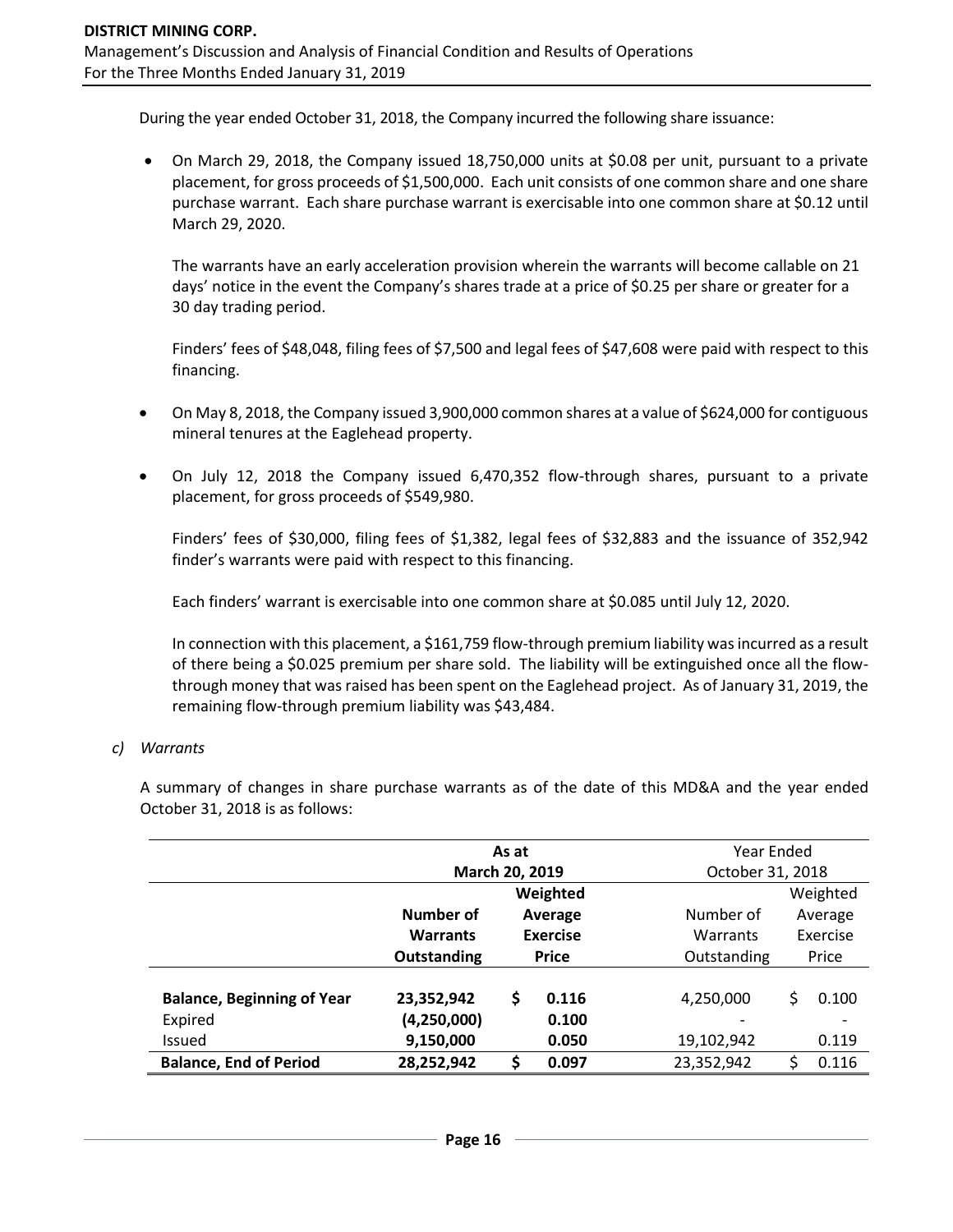| Number of          | Warrant         | Exercisable              | Warrant        |
|--------------------|-----------------|--------------------------|----------------|
| <b>Warrants</b>    | <b>Exercise</b> | Warrants as of           | <b>Expiry</b>  |
| <b>Outstanding</b> | <b>Price</b>    | March 20, 2019           | <b>Date</b>    |
| 18,750,000         | 0.120           | 18,750,000               | March 29, 2020 |
| 352,942            | 0.085           | 352,942                  | July 12, 2020  |
| 9,150,000          | 0.050           | $\overline{\phantom{a}}$ | August 8, 2020 |
| 28,252,942         | 0.097           | 19,102,942               |                |

As at March 20, 2019 share purchase warrants outstanding and exercisable are as follows:

As at March 20, 2019, the weighted average remaining contractual life of the share purchase warrants was 1.148 years (October 31, 2018 – 1.218 years) and the weighted average exercise price was \$0.097 (October 31, 2018 - \$0.116).

#### *d) Stock Options*

As at the date of this MD&A, options outstanding for the purchase of common shares are as follows:

| Amount of     |              | <b>Price Per</b> | Amount      | <b>Expiry</b>    |
|---------------|--------------|------------------|-------------|------------------|
| <b>Shares</b> | <b>Share</b> |                  | Exercisable | <b>Date</b>      |
| 1,725,000     |              | 0.14             | 1,725,000   | July 9, 2019     |
| 450,000       |              | 0.10             | 450,000     | April 29, 2020   |
| 175,000       |              | 0.10             | 175,000     | October 16, 2020 |
| 2,350,000     |              | 0.13             | 2,350,000   |                  |

# **14. OFF-BALANCE SHEET ARRANGEMENTS**

During the three months ended January 31, 2019, the Company was not party to any off-balance-sheet arrangements that have, or are reasonably likely to have, a current or future effect on the results of operations, financial condition, revenues or expenses, liquidity, capital expenditures or capital resources of the Company.

# **15. CHANGES IN ACCOUNTING STANDARDS**

There were no changes in the Company's accounting policies during the three months ended January 31, 2019. New and revised accounting standards and interpretations issued but not yet adopted are described in Note 2, "*Basis of Presentation*", of the audited financial statements for the year ended October 31, 2018.

# **16. CRITICAL ACCOUNTING ESTIMATES**

The preparation of these financial statements in conformity with IFRS requires management to make judgements, estimates and assumptions which affect the reported amounts of assets and liabilities and the disclosure of contingent assets and liabilities at the date of the financial statements and revenues and expenses for the periods reported. The Company bases its estimates and assumptions on current and various other factors that it believes to be reasonable under the circumstances. Management believes the estimates are reasonable; however, actual results could differ from those estimates and could impact future results of operations and cash flows.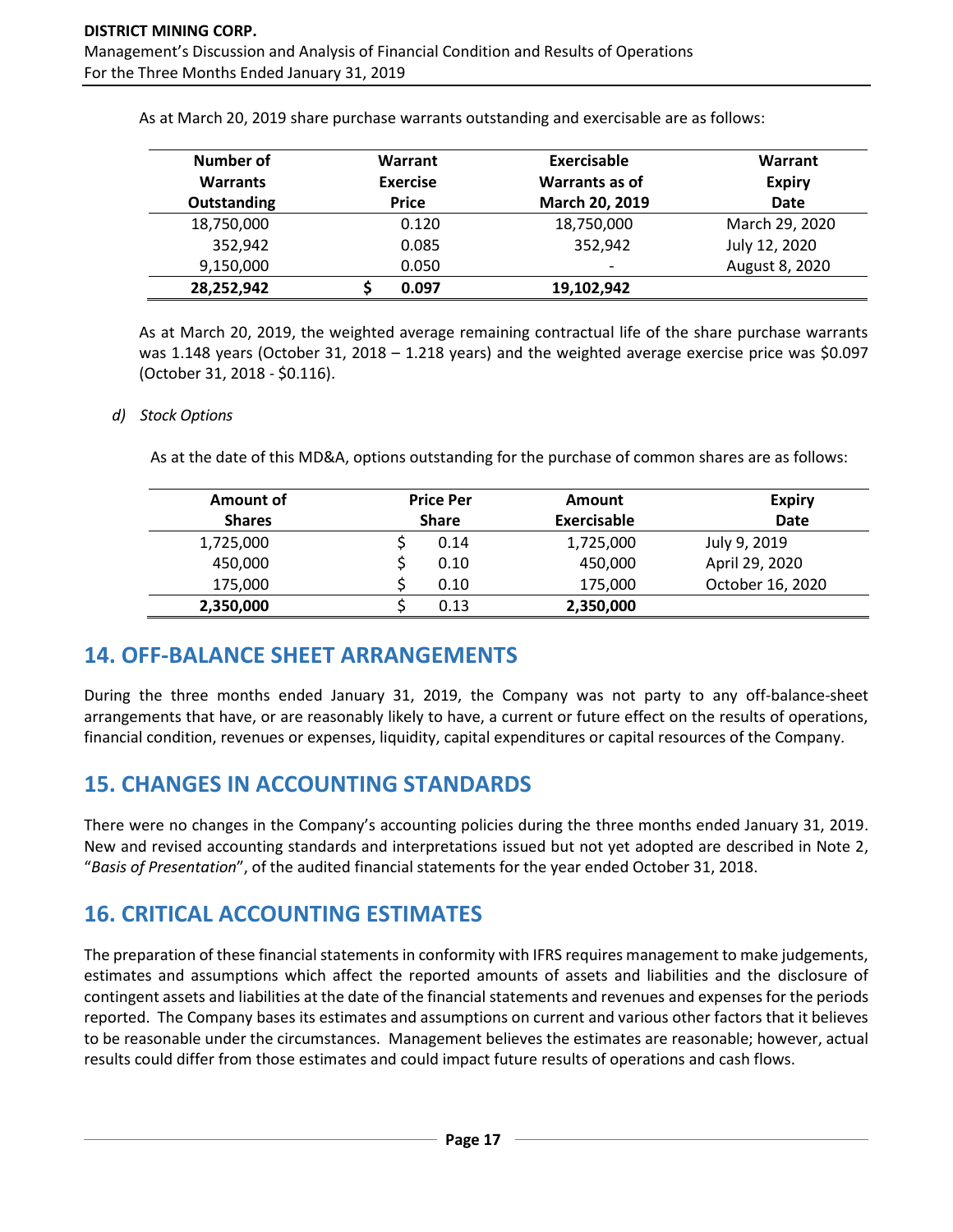The areas which require management to make significant estimates and assumptions in determining carrying values include, but are not limited to:

### **Exploration and Evaluation Expenditures**

The application of the Company's accounting policy for exploration and evaluation expenditure requires judgment in determining whether it is likely that future economic benefits will flow to the Company, which may be based on assumptions about future events or circumstances. Estimates and assumptions made may change if new information becomes available. If, after expenditure is capitalized, information becomes available suggesting that the recovery of expenditure is unlikely, the amount capitalized is impaired in the Statement of Operations and Comprehensive Loss during the period the new information becomes available.

## **Depreciation**

Significant judgment is involved in the determination of useful life and residual values for the computation of depreciation and no assurance can be given that actual useful lives and residual values will not differ significantly from current assumptions.

## **Impairment**

The carrying value of property and equipment is reviewed each reporting period to determine whether there is any indication of impairment. If the carrying amount of an asset exceeds its recoverable amount, the asset is impaired, and an impairment loss is recognized in the statement of operations and comprehensive loss. The assessment of fair values, including those of the cash generating units (the smallest identifiable group of assets that generates cash inflows that are largely independent of the cash inflow from other assets or groups of assets) ("**CGUs**") for purposes of testing goodwill, require the use of estimates and assumptions for recoverable production, long-term commodity prices, discount rates, foreign exchange rates, future capital requirements and operating performance. Changes in any of the assumptions or estimates used in determining the fair value of goodwill or other assets could impact the impairment analysis.

### **Site Closure and Decommissioning Provisions**

The Company assesses its mineral property's decommissioning provision at each reporting date or when new material information becomes available. Exploration, development and mining activities are subject to various laws and regulations governing the protection of the environment. In general, these laws and regulations are continually changing, and the Company has made, and intends to make in the future, expenditures to comply with such laws and regulations. Accounting for decommissioning obligations requires management to make estimates of the future costs that the Company will incur to complete the reclamation work required to comply with existing laws and regulations at each location. Actual costs incurred may differ from those amounts estimated.

Also, future changes to environmental laws and regulations could increase the extent of reclamation and remediation work required to be performed by the Company. Increases in future costs could materially impact the amounts charged to operations for reclamation and remediation. The provision represents management's best estimate of the present value of the future decommissioning obligation. The actual future expenditures may differ from the amounts currently provided.